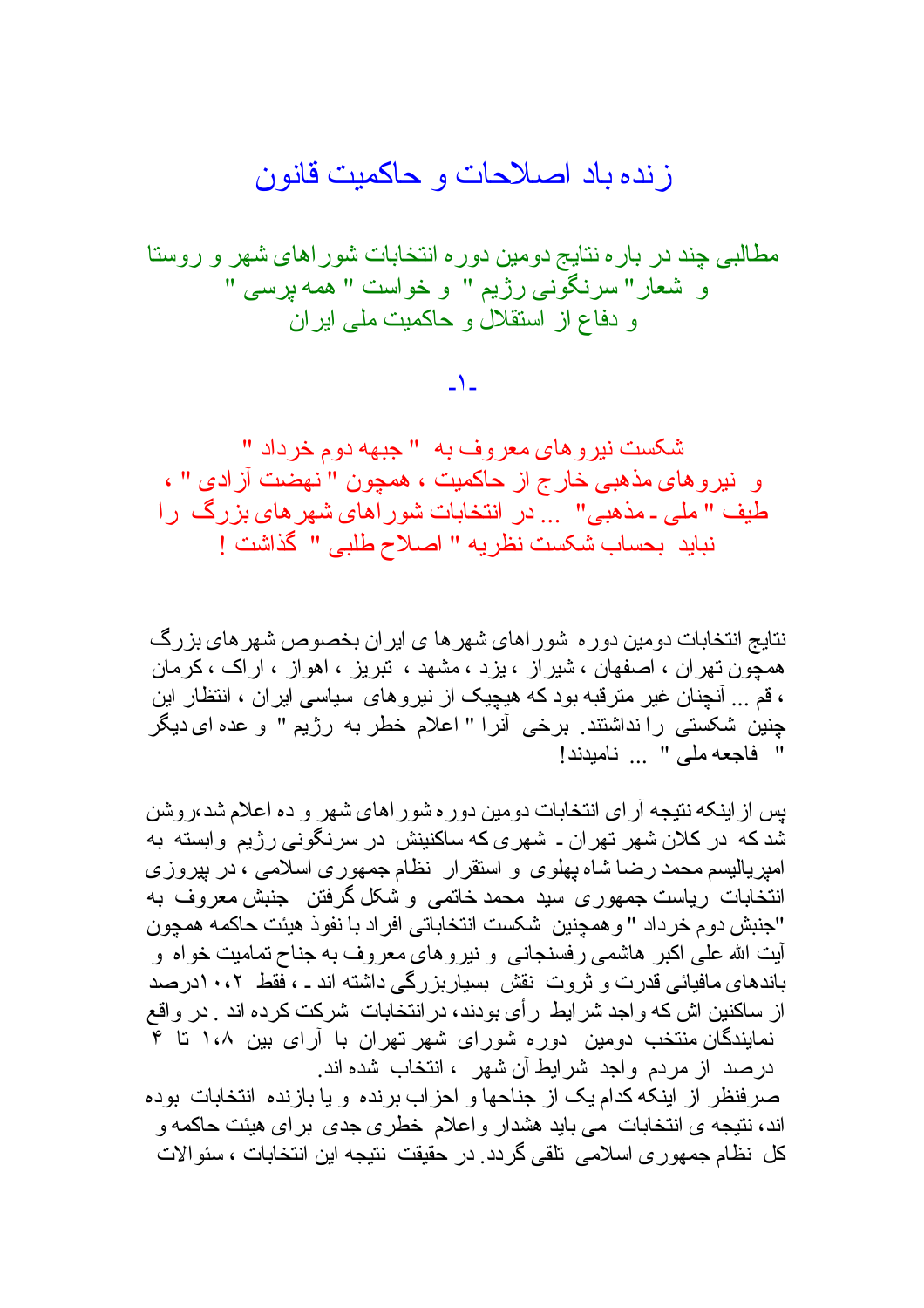ز بادی در مقابل کل نیر و ها و فعالین سیاسی ایر ان ، صر فنظر از اینکه این نیر و ها در حاکمیت باشند و یا در صفوف اپوزیسیون ، مطرح می نماید ِ چگونگی پاسخ به این سئو الات و احتمالا تجدید نظر این گر و هها در سیاست ها و عملکر دهای خو د ، مے تو اند در جھت بابے ر و ند مبار ز ہ و آبندہ ابر ان نقش بز ر گے باز ی کند ِ

تاکنون شخصیتها و نمایندگان گر و هها، ساز مانها ، احز اب و جبهه های و ابسته به جناحهای مختلف هیئت حاکمه و همچنین بخشهای مختلف ابوزیسیون در داخل و خارج از کشور در این مورد مشخص ، نظرات و جمعبندی های متفاوت وگوناگونی ار ائه داده اند که من در این نوشته بطور مختصر به نقد بعضی از این نظرات می بردازم ، باین امید که طی بحث و گفتگو مشترکاً بیک جمعبندی مشترکی در رابطه با چگونگی شیوه مبارزه و ارزش های هویت سیاسی برسیم ِ

در و اقع مقدار در صد بسبار بائین شر کت کنندگان در انتخابات شهر های بز ر گ ( تهر ان ۱۰،۲ در صد ؛ اصفهان ۱۲،۳ در صد ؛ شیر از ۱۸ در صد؛ مشهد ۲۴ درصد ؛ تبریز ۲۵ درصد ؛ اهواز ۳۰ درصد ؛ اراك ۳۲ درصد ؛ كرمان ۳۲ در صد ؛ همدان ۳۴ در صد ... ) و مقدار آر ای کسب گر دیده از سوی کاندیداهای احزاب وسازمانها، بخصوص كانديداهاى منتسب به احزاب وسازمانهاى طيف معروف به " جبهه دوم خرداد " ، نيروهاي معروف به طيف "ملي ـ مذهبي " و همچنين "نهضت آزادي ايران " و يا ليست مشتر ك آقايان دكتر سازگاران و دکتر شعله سعدی ... به یکی از بحث های محوری نیروهای سیاسی ایران در داخل و خارج از کشور تبدیل شده است.

انتخابات شو ر ای شهر های بز ر گ حد اقل سه بر نده و چندین بازنده اصلی دا شت!

١ ـ كانديداهاى ليست " آبادگران " ، كه خود را طرفدار اصول گرايى و معیار های ارزشی می نامند با رأی ۱،۸ تا ۴ در صد از مردم واجد شرایط تهران انتخاب شدند و یکی از برندگان اصلی انتخابات هستند ِ ۱۴ نفر از لیست ۱۵ نفر ه این گروه ، بعنوان نماینده اصلبی و یک نفر دیگر نیز بعنوان نماینده علمی البدل انتخاب شدند نفر اول این لیست ۱۹۲۷۱۶ رای و نفر چهاردهم آن ۸۵۸۳۹ رای و نفر بانزدهم آن لیست که در کل در رده هجدهم قر ار دارد و جزو ۵۰ نفر علی البدل می باشد (نفر سوم على البدل ) ، ٥۴۶۱۶ رأى كسب كرده اند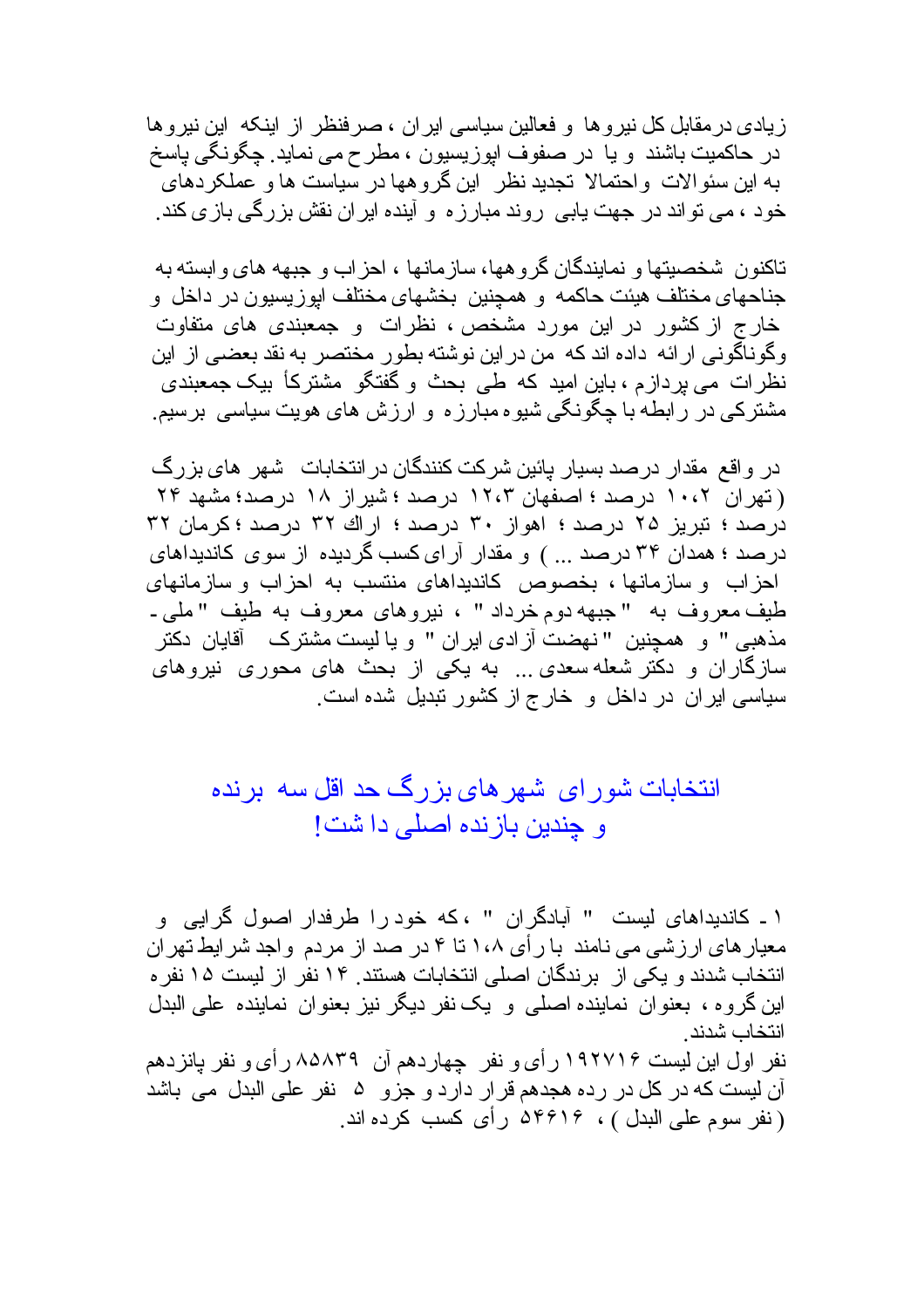اما بیروزی لیست " آبادگران " ، یک بیام بزرگ و نار احت کننده بر ای جناح نمامیت خواه و نیروهای باصطلاح اصول گرا و ارزشی نیز بهمراه داشت و آن اینکه نیروهای تمامیت خواه و آن شخصیت ها ی سیاسی و روحانیون دولتی که بخاطر حفظ مقامات انتصابی و نروت های تصاحب شده ، مبلغ حکومت استبدادی ولائی هستند وشعار ذوب در ولایت فقیه را سر می دهند، در بین مردم تهران که واجد شرایط رأی هستند ، در مقطع کنونی بیشتر از ۴ در صد طرفدار ندارند ِ أنهم بِشرط اينكه ۖ افرادي همچون أقايان عسگر او لادي ، بادامچيان ، أيت الله جنتي ، أيت الله مصباح يزدي ، أيت الله خزعلي ... نه نتها خود را كانديد نكنند ، حتی از کاندیدهای مورد نظر جناح خود نیز رسمأ بشـیبانی نکنند!

در این انتخابات اگرچه گروهای معروف به "تمامیت خواه " رسماً کاندیدائی معرفی نکردند ـ چون همانطور که در بالا اشاره رفت ، بدرستی کوچکترین شانسی بر ای کاندیدهای خود نمی دیدند و حتی برخی از آنان بطور تبلیغاتی از " مندينين " خواسنند نا در انتخابات شركت نكنند ـ ولى غير مستقيم از ليست " آبادگر ان " بِشْتِيبانی کردند . در حقیقت آنها با ابتکار جدیدی که بر ای بیشبر د خو است ها و اهداف خود اتخاذ كردند ، نه نتها موفق شدند از خرد شدن آر اى طرفداران "طيف " نظرى " جناح تماميت خواه " هيئت حاكمه جلوگيرى كنند ، بلکه تو انستند لیستی را که ۱۳ نفر از کاندیدهایش بر ای مردم تهران کاملا ناشناس بودند ـ اگر چه با ر أي بسيار كم ـ ، بعنوان نماينده به شوراي شهر تهران بفرستند. این انتخابات همچنین نشان داد که شبکه تشکیلاتی"جناح تمامیت خو اه " قوی تر از دیگر گروه ها و جناح ها می باشد ِ

٢ ـ آن بخش هائي از نيروهاي سياسي را نيز كه انتخابات را " تحريم " كرده بودند و از مردم خواسته بودند تا در انتخابات شرکت نکنند، باید در زمره ی نیروهای برنده انتخابات شور اهای بسیاری ازشهر های بزرگ، بخصوص تهران قلمداد کر د ۱

اگرچه مردم بطور مستقیم به هیچ یک از این نیروها رأی نداده اند ، ولمی دقیقاً روشن نیست که اگر سازمانها و احزاب وابسته به آنها که بجز همسوئی با یکدیگر در نفي كل " نظام جمهوري اسلامي " ، در كمتر موردي از جمله " شكل نظام حکومتی " با هم توافق دارند، در انتخابات شرکت می کردند، جزو برندگان انتخابات محسوب می شدند، یا نه ؟

این اصل که آیا عدم شرکت ۸۹،۲ در صد از مردم تهران و یا در صد بسیار بزرگی از مردم دیگر شهرهای بزرگ در انتخابات فقط بخاطر بپروی از فراخوان ها و بیانیه های متعدد نیروها و سازمان های مخالف رژیم و طرفداران شعار سرنگونی بوده است ـ با توجه به این امر که بخش بسیار بزرگی از همین نیروها در گذشته نیز ، انتخابات را تحریم کرده بودند ـ ،و یا آنکه مسائل و موضوعات دیگری نیز در ایجاد این وضع نقش داشته اند، مسئله ایست که نمی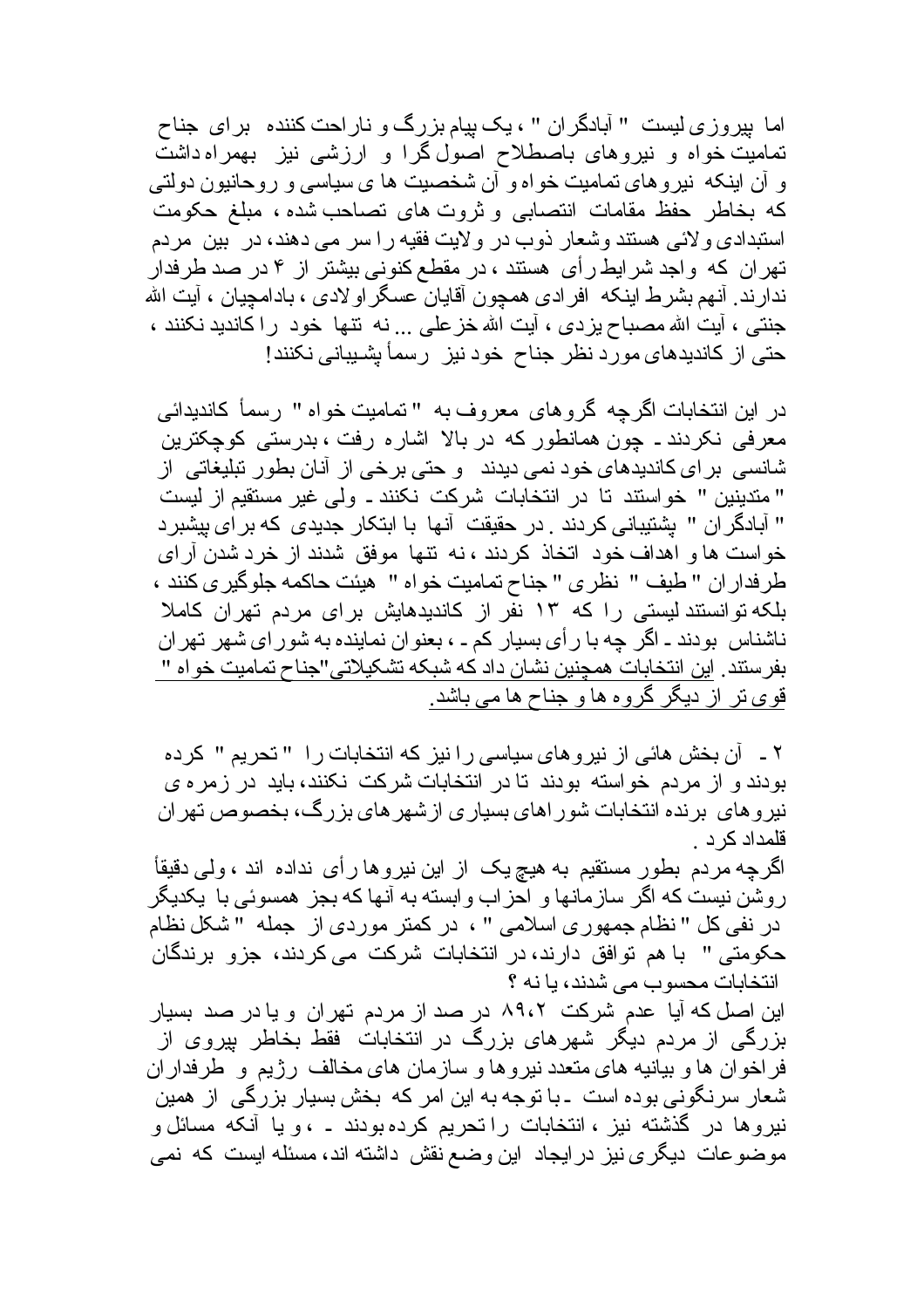تو ان بدو ن نظر خو اهي و آشنائي دقيق با نفكر ات مر دم در بار ه بسيار ي از مسائل اجتماعی ، سیاسی ، فرهنگی و اقتصادی بطور دقیق و صحیح پاسخ داد

۳ـ - روند طـی شده در دومین دور انتخابات شور اهای ده و شـهر در سر اسر ایر ان ، صرفنظر از برد و باخت نیروهای سیاسی و حتی عدم شرکت در صد بسیار بزرگی از مردم در کلان شهرها ، باید گامی مثبت در جهت دمکر انیز ه نمودن جامعه محسوب شود <sub>.</sub> این "روند " در تحلیل نهائ<sub>ی</sub> به قبول اصل حق تعیین سرنوشت مردم بوسیله خود أنها و نهادی شدن مسئله انتخابات و سیستم بارلمانتاریستی کمک خواهد نمود.

در رابطه با همین " روند " ً موضع و اظهار نظر أقای دکتر محمدرضا خاتمی رهبر " جبهه مشاركت اسلامى " ، همچون مواضع بسیاری ازفعالین و رهبران سازمانها و احزاب طيف "جبهه دوم خرداد " كه بپروزي رقباي خود را بأنان نبر یک گفتند، باید مثبت ارزیابی نمود.

پس از اعلام رسمی نتیجه انتخابات و روشن شدن این واقعیت که کاندیدا های احز اب و ابسته به " جبهه دوم خرداد" در بسیاری از شهر های بزرگ، شکست خورده اند ، ر هبر ان و کادر های سرشناس این احز اب بدون هیچ گونه اما و اگر ، بیروزی مخالفین و رقبای خود را به آنها نبریک گفتند این نوع شیوه کار را باید دست آورد بزرگی درمبارزات پارلمانتاریستی وطنمان محسوب داشت.

شكست طرفدار ان " جبهه دوم خرداد " در انتخابات شور اها بر ای نیروهای جناح " تمامیت خواه " رژیم ، غیر مستقیم این درس ر ا بهمر اه دارد که اگر آن ها در سیاست خود تجدید نظر کنند و حاضر شوند در یاسخ به خواست مردم قدم بردارند و حقوق قانونی آنان را برسمیت بشناسند، می توانند از اقبال پشتیبانی مر دم بر خور دار شوند ، که این خود در خدمت بیشر فت و شکل گرفتن سیستم بارلمانتاریستی و حاکمیت قانون در ایر ان خواهد بود.

۴ـ تمام احز اب و ساز مانها و نشكلات و ابسته به نير و هاى طيف " جبهه دو م خرداد " از قبیل " جبهه مشارکت اسلامی " ، "سازمان مجاهدین انقلابْ اسلامی " ، " حزب کارگزاران سازندگی " ، " حزب همبستگی اسلامی "  $\mathbf{r}$ از بازندگان اصلی انتخابات بسیار ی از شهر های بزرگ ایر ان می باشند. <u>شکست </u> این نیروها را در مرحله اول باید از سوئی بحساب "تمامیت خواهی " و کم <u>تجربگی بعضی از افراد این نیروها و از سوی دیگر سیاسی کردن انتخابات در </u> سطح "ملي" ،بدون توجه به وظايف شوراي شهر دانست . موضوع و برنامه انتخاباتی شور ا های شهر و روستا می بایستی برمحورمشکلات مردم در حوزه و محدوده شهر و روستا دور زند و نه مسائل "ملی " و یا مسائل " قومي ". امرى كه متأسفانه در اين انتخابات كمتر به آن توجه شد.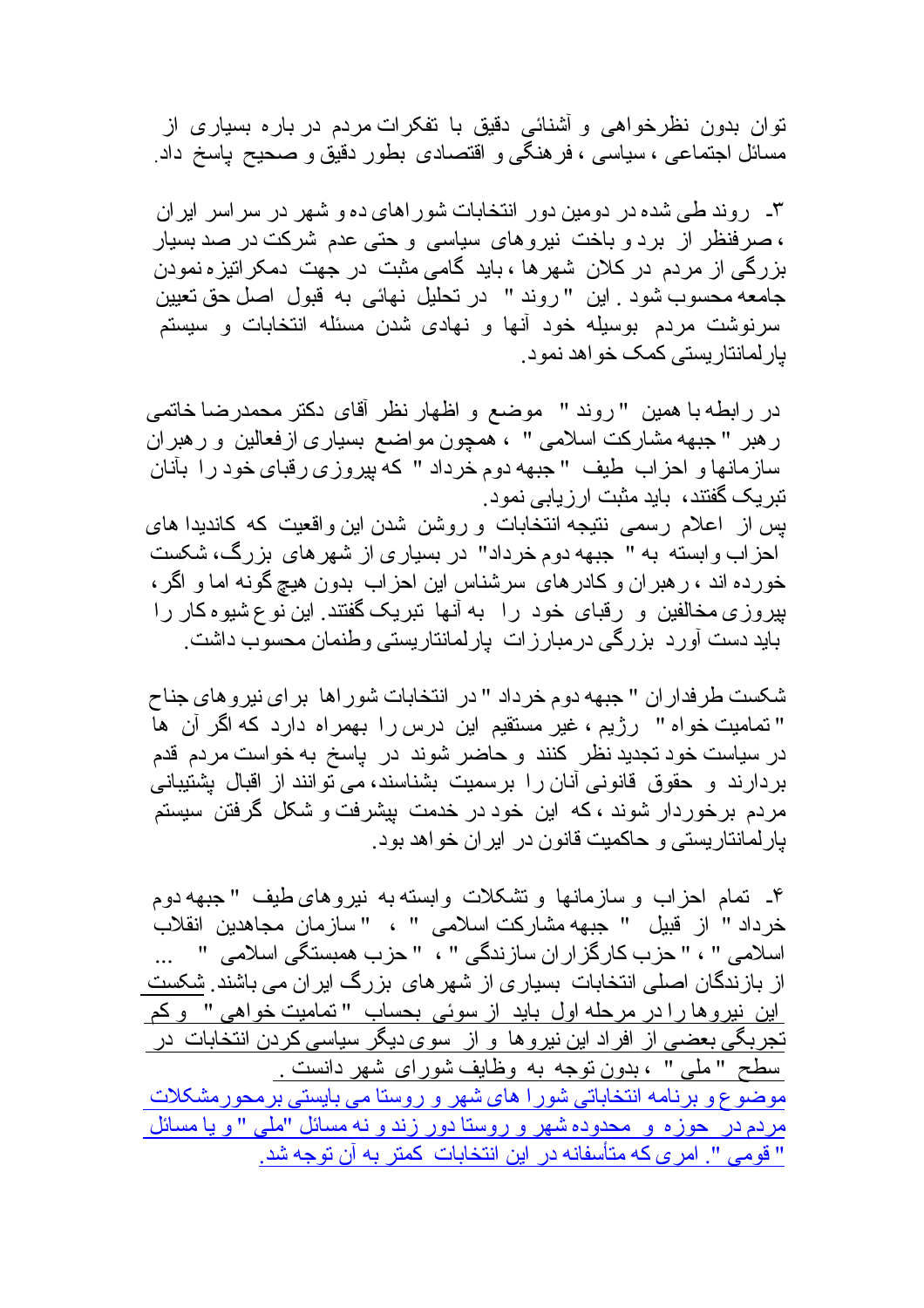اغلب عناصر وابسته به نیروهای دوم خرداد ، نیروهائی که برجم مبارزه با " تمامیت خواهی" را بلند کر ده بودند ، طی عملکر د ها و سیاستهای اتخاذ شده خود از دوم خرداد ۱۳۷۶ به بعد نشان دادند که اختلاف شان با جناح " تمامیت خواه " ، كمتر بخاطر دمكر اتيز ه كردن جامعه ، بلكه كسب قدرت بوده است. نیروهای طیف " دوم خرداد " ، پس از انتخابات ششمین دوره مجلس شورای اسلامی در ِ هنگام انتخاب هیئت ر ئیسه متأسفانه نشان دادند اگر ِ چه پکی از ِ شعار های محوری مبارزات انتخاباتی شان ، مبارزه با "تمامیت خواهی " بود ، ولمی خود آنها در هنگام انتخاب هیئت رئیسه مجلس حاضر نشدند به روابطی که از رسوم ادار ه مجلس در جوامع دمکر انیک است و از اصول اولیه شیوه کارسیستم پارلمانتاریستی محسوب می شود ، یعنی محترم شمردن و قبول حقوق دمکر انیک فر اکسپو ن و یا فر اکسپو ن های اقلیت در اتر کیب هیئت ر ئیس مجلس احتر ام نهند .

ما سو سیالیستهای ایر ان در همان ز مان انتخاب هیئت ر ئیسه مجلس شو ر ای اسلامی ، تصميم فراكسيون " جبهه دوم خر داد " را كه حاضر نشد تا فراكسيون اقليت مجلس در تر کیب هیئت ر ئیسه مجلس شر کت داده شو د \_ و یک نفر از \_ معاو نین رئیس مجلس شورای اسلامی و یکنفر ازمنشی ها ... را، افراد مورد نظر فراکسیون اقلیت در مجلس بعهده داشته باشد، مورد انتقاد قرار دادیع و به چگونگی شیوه عمل و سیاست اتخاذ شده از سوی فراکسیون دوم خرداد درمجلس شور ای اسلامی ، اعتر اض نموديم.

در مصاحبه ای که نگارنده ( بیات زاده ) بعنوان عضو هیئت اجرائیه سازمان سوسیالیست های ایر ان با مجله تلاش (چاپ بر من آلمان ، سال ۱۳۷۹) داشت ، در رابطه با "چگونگی انتخابات هیئت رئیسه مجلس دوره ششم " گفتم : " چرا و بچه دلیل جناح اقلیت نباید نماینده ای در هیئت رئیسه داشته باشد ؟ بنظر من چنین سیاستی ادامه همان سیاست " حذفی " جناح تمامیت خواه است".

حال همين سياست " تماميت خواهي " و " حذفي " را مي توان دقيقاً در معرفي لیست ها ی متفاوت سازمانها و احزاب و جبهه های وابسته به این طیف در انتخابات شور اهای شهر ی ملاحظه کر د ِ آر ائے که نامز دهای هر یک از لیست های احزاب و جبهه های وابسته به "جبهه دوم خرداد " بطور جداگانه در انتخابات شوراها کسب کردند ، در واقع در صدکل آرای باقیمانده طرفداران جبهه دوم خرداد را خرد كردند .

رقابت های شخصبی و دامن زدن به کیش شخصیت در بین بعضبی از کادرها و فعالین جو ان وکم تجربه ساز مانها و احز اب دوم خردادي که تشنه قدرت ، جاه ومقام هستند، آنهم با هدف از صحنه خارج کردن رقبای دوم خردادی ، در بسیاری از مو ار د غير مسئو لانه بود.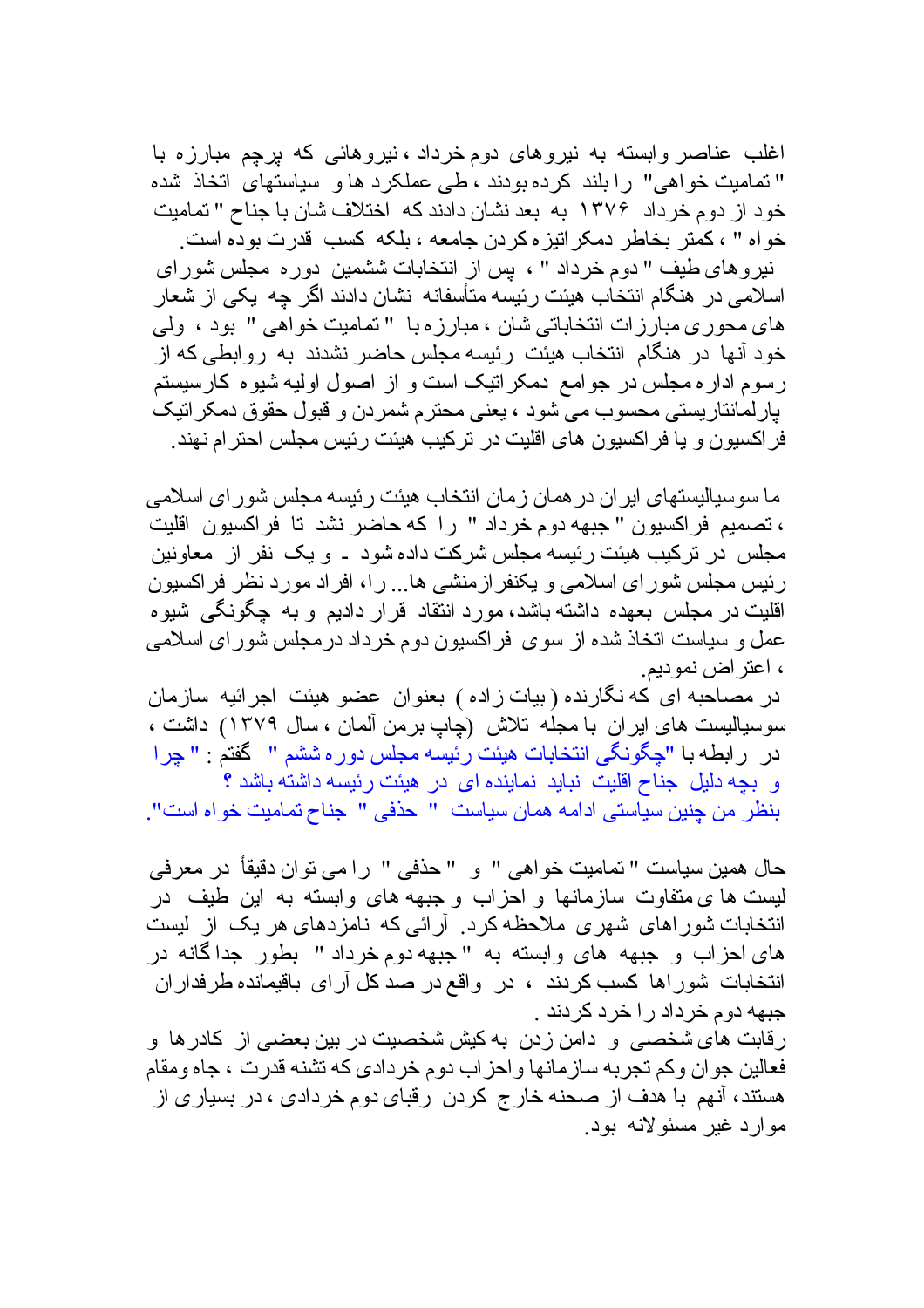در ( رابطه با نو ضبحاتی که اشار ه رفت ، این سئو ال مطرح است که اگر نیر و های دوم خردادی ، دست از نمام خواهی شخصی و گروهی بر می داشتند و همگی از حزب کارگزاران سازندگی و جبهه مشارکت اسلامی گرفته تا حزب همبستگی اسلامی و ساز مان مجاهدین انقلاب اسلامی ... مشتر کأ با یک لیست در انتخابات شركت مى كردند ، با توجه به درصد آرائى كه ليست برنده انتخابات (ليست آبادگران ) و لیست های نیرو های طیف " ملی ـ مذهبی " و نهضت آزادی و لیست دکتر ساز گار ان و دکتر شعله سعدی و ... کسب کر دند . آیا تر کیب نمایندگان شورای شهر در تهران و یا دیگر شهرهای بزرگ بصورت دیگری نمی بود؟ نفر اول ليست " جبهه مشاركت اسلامي " كه نفر شانزدهم شده است ( نفر اول علی البدل )، ۶۶۱۹۶ ر أي كسب كر ده است . نفر اول لیست " حزب کارگزاران سازندگی " که نفر هفدهم شده است ( نفر دوم

على البدل)، ٢٢٤٠٢ رأى و نفر دوم كه نوزدهم شده است (نفر چهارم على البدل) ، ۵۱۴۹۴ رأی کسب کرده است.

نفر اول ليست " حزب همبستگي اسلامي " كه نفر بيستم شده است ( نفرينجم علي البدل ) ، ۶۵۵۱۹ ر أي كسب كر ده است ِ

آیا نمی توان یکی از عللی را که سبب شد تا مردم با این در صد کم در انتخابات شركت كنند، وجود چند دستگي و اختلافات شخصي و تعداد اينهمه ليست دانست؟

همچنین نباید از خاطر بدور داشت که کوتاه آمدن فعالین و ر هبر ان و نمایندگان " جبهه دوم خرداد " در مقابل قانون شکنی های مقام رهبری و تن دادن <mark>"</mark> به "حکم حکومتی" که در مغایرت با روح و نص قانون اساسی جمهوری اسلامی دارد و تسلیم شدن در مقابل احکام غیر قانونی قوه قضائیه که حتی نمایندگان مجلس را بخاطر بیان نظرات و عقایدشان روانه زندان نمود ، باعث گر دید تا آن بخش از مر دم که از جبهه دو م خر داد حمایت می کر د ند و به نمایندگان آن جبهه رأى مى دادند، انتظار مقاومتى از سوى اين جبهه را داشتند، حد اقل مقاومتی در سطح تحصن در مجلس و احتمالا اعتصاب غذا و دفاع از حقوق قانونی خود. اتخاذ سیاست های غلط و ناهمگون و متضاد از سوی اعضاء و فعالین ِ احز اب و ساز مانهای و ابسته به این طبف ، بز ر گتر بن ضر به سیاسی ر ا بر بيكر "جبهه دوم خرداد " وارد كرد و نه برنامه جناح رقيب!

۵ ـ نيروهائي از قبيل " نهضت آز ادي اير ان " و طيف نيروهاي " ملي ـ مذهبی " نیز جزو بازندگان اصلی انتخابات شوراها در شهر تهران محسوب مے شو ند

بنظر من این نیروها که بسیاری از فعالین و کادرهای آن بعنوان افراد سیاسی طرفدار حاکمیت قانون ، آزادی و نظام مردمسالاری ، استقلال و حاکمیت ملی و تماميت ارضـي ايران و مدافـع حق تعيين سرنوشت مردم بدست خود آنـها، سابقه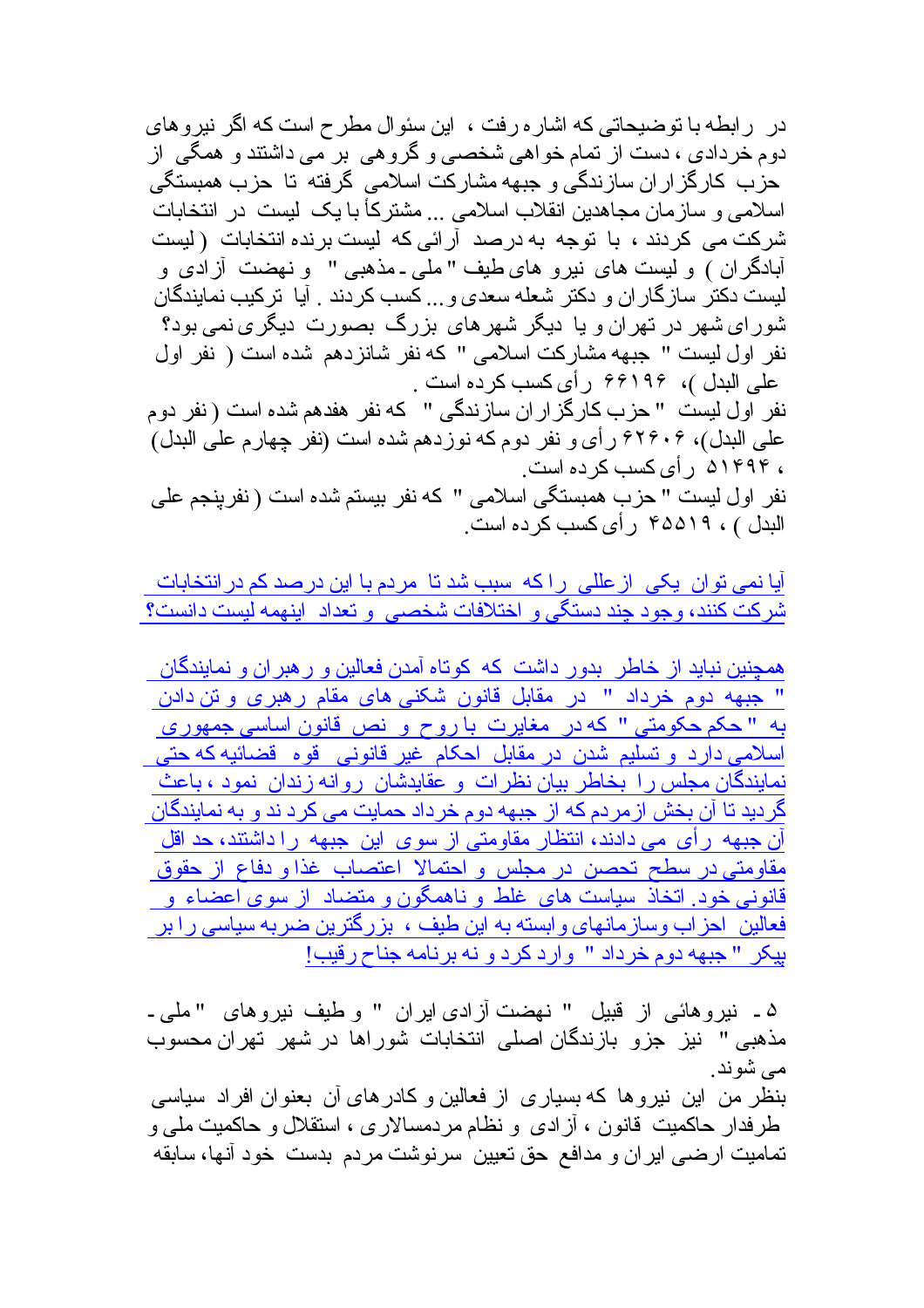طو لانے مبار ز اتے دار ند و در طول ز مان ثابت کر دہ اند که طر فدار مبار ز ات مسالمت آمیز و مخالف قهرو شعار سرنگونی می باشند ، یعنی نیروهای سیاسی هستند که اعتقاد دار ند که می باید از طریق مبار ز ات مسالمت آمیز ، آنهم بصور ت گام به گام و با توجه به خصوصیات و سنت های ملی و مذهبی مردم ، جامعه استبداد زده ایران را بسوی جامعه قانونمدار و دمکراتیک سوق داد ، چون كوچكترين امكانات تبليغاتي در اختيار نداشتند كه بتوانند از آن طريق مواضع سیاسی خود و اختلافات نظری و عقیدتی شان رابا جناح های مختلف هیئت حاکمه و دیگر نیروهای سیاسی نوضیح دهند عاقلانه بود که لیست جداگانه معرفی نمی کردند ۔ امری که چند هفته قبل از انتخابات، عده ای از عناصر این طيف ( ملي ـ مذهبي) خود طي بيانيه اي به أن اشار ه كرده بودند و رسماً اعلان کرده بودند که بدلیل نداشتن امکانات تبلیغاتی در انتخابات شوراها شرکت نخو اهند کر د ۔

ولی روشن نشد که چرا یکمرتبه عده ای از این دوستان در سیاست خود تجدید نظر كردند و حتى ليست جدا گانه اى از ليست ارائه شده از سوى نهضت آزادى (ستاد تهران ـ بازرگان ـ طالقاني ـ سحابي )، معرفي كردند؟ و در واقع اين طيف سیاسی که قوه قضائیه بنابر خواست و دستور بخشی از جناح تمامیت خواه رژیم هر گونه فعالیت سیاسی را از آنها سلب کر ده است، دولیست معرفی کر د.

بنظر من بايد در اين مورد مشخص بدون هيچگونه بيش داور ي به تعمق بر داخت که آیا بهتر نبود شخصیتها و نیروهای سیاسی طیف " ملی ـ مذهبی " و" نهضت آز ادي اير ان " كه بخاطر عملكر د خلاف قانون هيئت حاكمه ، بخصوص قو ه قضائیه،کوچکترین امکان تشکیلاتی و تبلیغاتی در اختیار نداشتند،فقط بطور سمبلیک در انتخابات شرکت می کردند و خود بیشتر از یک یا دو کاندیدا معرفی نمی کردند و سعی می نمودند تا با کمک و همکاری با دیگرنیروهای طرفدار اصلاحات ، مشتر کأ بک لبست مشتر ک داشته باشند؟

نیر و های اصلاح طلب و قانونمدار موظفند در مبارز ات سیاسی خود ثابت کنند که هدفشان از دامن زدن به انتخابات و بر قراری حاکمیت قانون ، بیشتر مبارزه با استبداد و جلوگیر ی از عملکر دهای غیر قانونی و دمکر انیز ه کر دن جامعه می باشد و نه کوشش در جهت سهیم شدن در قدرت حکومتی و سکوت در مقابل عملکردهای فر اقانونی مقام ر هبر ی.

تا قبل از انتخابات شوراها افکار عمومی چنین می بنداشت که تشکیلات نهضت أزادي ايران ، بخشي از طيف نيروهاي " ملي ـ مذهبي " مي باشد ولي معرفی لیست جداگانه از سوی شخصیتهای این طیف وتشکیلات نهضت آزادی، بیانگر این واقعیت تلخ است که این نیروها ، اگر چه در رابطه با نام جدید خود یعنی " ملی ۔مذهبی ۔ ، بنوافق رسیده اند ولی در رابطه با یکسری از ارزش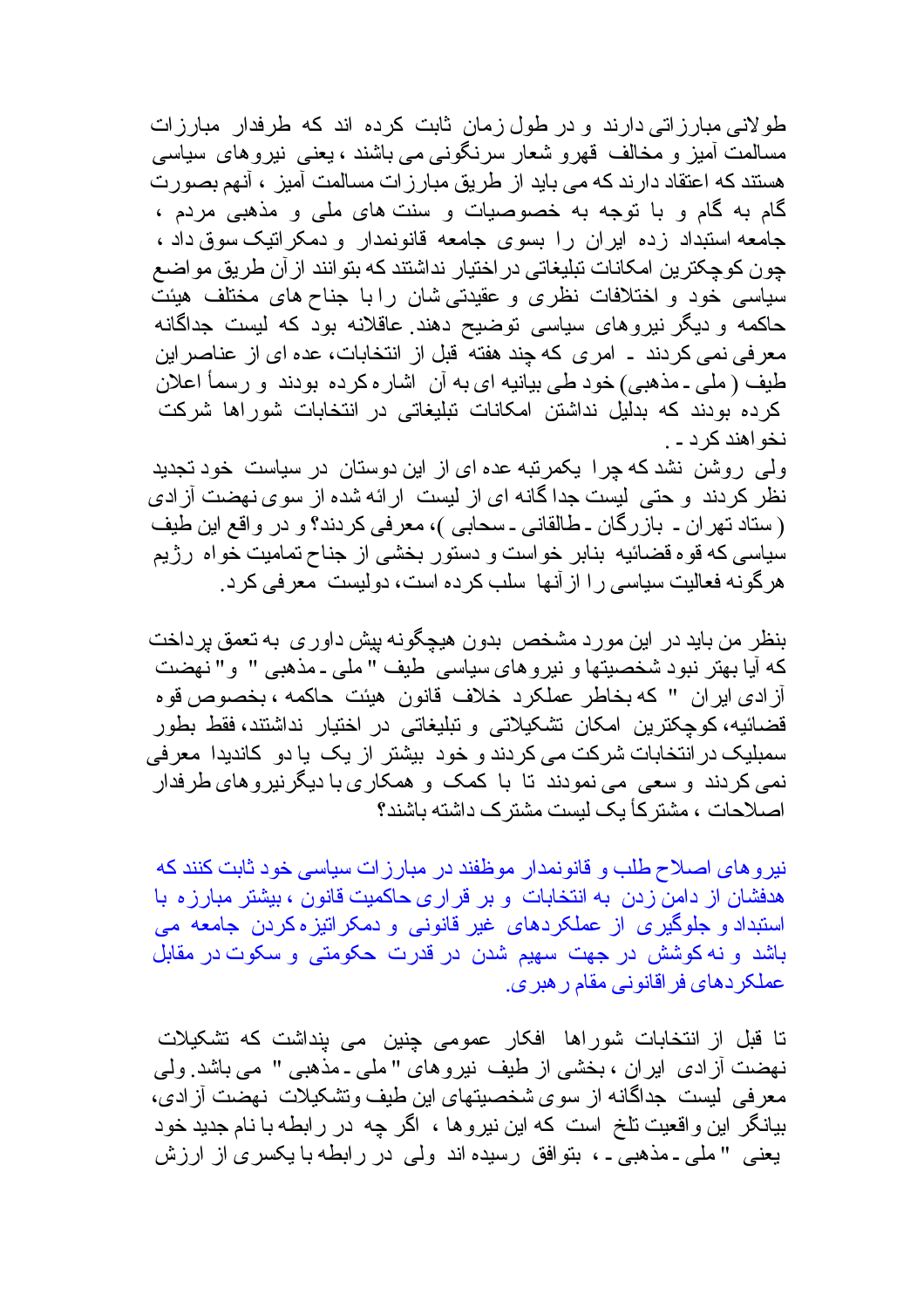هاي هو ڀِتي ِ نتو انسته اند ٻِتو افق پر سند و ر قابت هاي شخصبي در ٻين آنها همچو ن عناصر دوم خردادي وجود دارد.

۶ـ لیست معرفي شده از سوي أقايان دكتر محمد سازگار ان و دكتر شعله سعدي كه خيلي علاقه داشتند خود را بعنوان جريان سوم معرفي كنند و شهردار نهران را تعبین کنند ، بکی دیگر از باز ندگان انتخابات شور اها می باشد .

۷ ـ اما بنظر من بازنده اصلی این انتخابات در شهرهای بزرگ از جمله شهر نهران ، هیئت حاکمه جمهوری اسلامی درکل و بیشتر از همه "ولایت فقیه " و طرفدار ان حكومت مذهبي بنام حكومت ولائي و در حقيقت "نظام" مي باشد ِ ز مانیکه آیت الله سید علی خامنه ای بیان می دار د که نظر ات و نصمیمات و ی ، بالای نظرات ۶۰ میلیون مردم ایران قرار دارد. آیا در نحلیل سیاسی خود نباید شرکت نکردن ۸۹،۲ در صد از مردم تهران و یا شرکت نکردن درصد بسیار بزرگی از مردم دیگر شهر های بزرگ ایر ان را در انتخابات جواب مردم به آيت الله خامنه اي و روحانيت مستبد و تماميت خواه و ظالم حاكم، دانست ؟

## " اصلاح طلبي و رفرميسم ؟ "

برخی از نیروهای سیاسی ، بخصوص نیروهای طرفدار شعار سرنگونی و ۔<br>مُبلّغین جناح تمامیت خواہ ہیئت حاکمه جمهوری اسلامی ، سعی دارند تا عدم شرکت مردم در انتخابات شورای شهرهای بزرگ و همچنین شکست اکثر "نهضت آزادی " را در کل مساوی و برابر با شکست نظریه "اصلاح طلبی و رفرمیستی " ارزیابی کنند. بدون اینکه بطور دقیق برداشت خود را از "اصلاح طلبي ورفرميسم " روشن نمايند

ضر ورت دار د در اینجا یاد آور شد که بلحاظ محتوائی میان مخالفت نیر و های جناح " تماميت خواه " رژيم با مخالفت برخي از نيروهاي ايوزيسيون با "اصلاحات" نفاوت بزرگي وجود دارد<sub>.</sub> اگر چه نيروهاي اپوزيسيون همگي در مورد این مقوله سیاسی یکسان نمی اندیشند ، زیرا از طیف های متفاوت و منضاد و نا همگونی تشکیل شده اند که اهداف متفاوتی را دنبال می کنند.

طرفدار ان جناح تمامیت خواه رژیم ، اصولاً طرفدار نظام استبدادی مذهبی هستند و حتَّى برخي از آنها مانند جمعيت " مؤتلفه اسلامي" آقايان حبيب الله عسكر او لادي و اسدالله بادامجيان ... كه ادعاى ذوب شدن در حكومت و لائي را دار ند ، باهر نو ع دگرگونی مثبت سیاسی و اجتماعی که به مشارکت مردم در سرنوشت جامعه و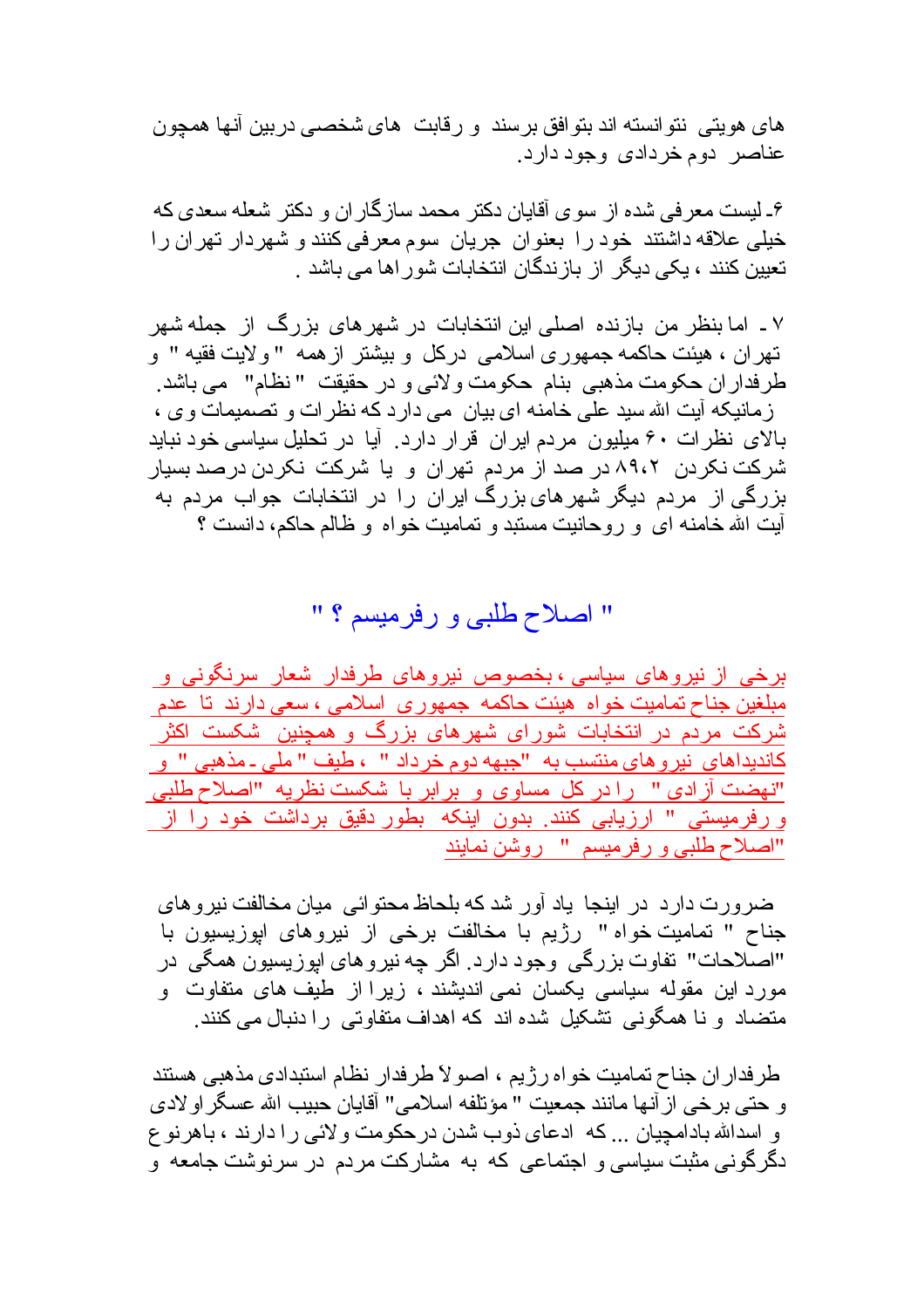تضعیف حکومت استبدادی مذهبی کمک بنماید ، مخالف می باشند ۱٫ پر احتین تغییر اتبی در تحلیل نهائی سبب خو اهد شد. تا این نیر و ها، مقامها و امتیاز های خو د ر ا از ادست دهند.

اما یکی از دلایل مخالفت برخی از نیروهای طرفدار مبارزات قهرآمیز و سرنگونی رژیم با اصلاحات و رفرم در چارچوب نظام جمهوری اسلامی این است که این نیرو ها ـ البته نیرو های و ابسته به طیف چپ ـ ، خو استار دگر گونیهای سیاسی و اجتماعی و فرهنگی و اقتصادی بنیادین هستند البته بدون اینکه تاکنون توضیح داده و روشن کرده باشند با توجه به موقعیت و نتاسب نیروهای سیاسی و بر اکندگی آنها، و بافت عقب افتاده جامعه، در مقطع کنونی چگونه می توان بلافاصله پس از سرنگونی رژیم جمهوری اسلامی ، چنین دگر گونی های بنیادینی را متحقق کر د؟

البته همانطور که اشاره رفت تمام نیروهای طرفدار شعار سرنگونی ، نظراتی يكسان ندارند ٍ در بين اين طيف علاوه بر شخصيت ها، سازمانها ، احزاب و گر و ه های مذهبی ، دمکر ات ، جب ، کمو نیست ، سو سیالیست و سو سیال دمکر ات که آرمان خواه ،آزادي دوست وطرفدارحقوق بشر ونظام جمهوري هستند،نيروهاي جمهور یخو اهی نیز وجود دارند که نظر ات استبدادی داشته و بعضاً دیکتاتور منش مے باشند

طرفدار ان نظام سرنگون شده محمد رضا شاه بهلوی ۔که بخش بسیار بزرگی ازطرفداران نظام پادشاهی را تشکیل می دهند در واقع طرفدار نظام استبدادی بادشاهی هستند و کوچکترین ارزشی برای حاکمیت مردم و حقوق دگر اندیش و استقلال سیاسی ایر ان قائل نیستند ـ این بخش از سلطنت طلبان که از شعار سرنگونی رژیم جمهوری اسلامی دفاع می کنند، در انتظار روزی نشسته اند که با کمک ساز مانهای جاسوسی و ار نش بیگانگان این خو است خو د ر ا عملی کنند!

بر خي از نير و هاي ابو ز بسيو ن از جمله نير و هاي ملي و دمكر ات مصدقي همجو ن أقای عباس امیر انتظام و یا استاد محمد ملکی، همصدا با دیگر ِ نیر و های مخالف ر ژبم جنین جلو ہ می دھند که گویا در دور ان دولت خاتمی ِ در مقایسه با دور ان ریاست جمهوری علی اکبر هاشمی رفسنجانی ویا دوران ریاست جمهوری سیدعلی خامنه ای هیچگونه تغییر اتی در فضای سیاسی حاکم بر ایران ، روی نداده است و بدین خاطر اصر ار دارند که دیگر ِ نباید بر تحقق حاکمیت قانون و مبارز ه با قانون شکنی تاکید ورزید

اگرچه این نیروها از شعارسرنگونی و مبارزات قهرآمیز صحبت نمی کنند، ولی بر این نظرند که باید در رابطه با چگونگی سرنوشت نظام " مراجعه به آراء عمومی " نمود و دست به " همه برسی " زد.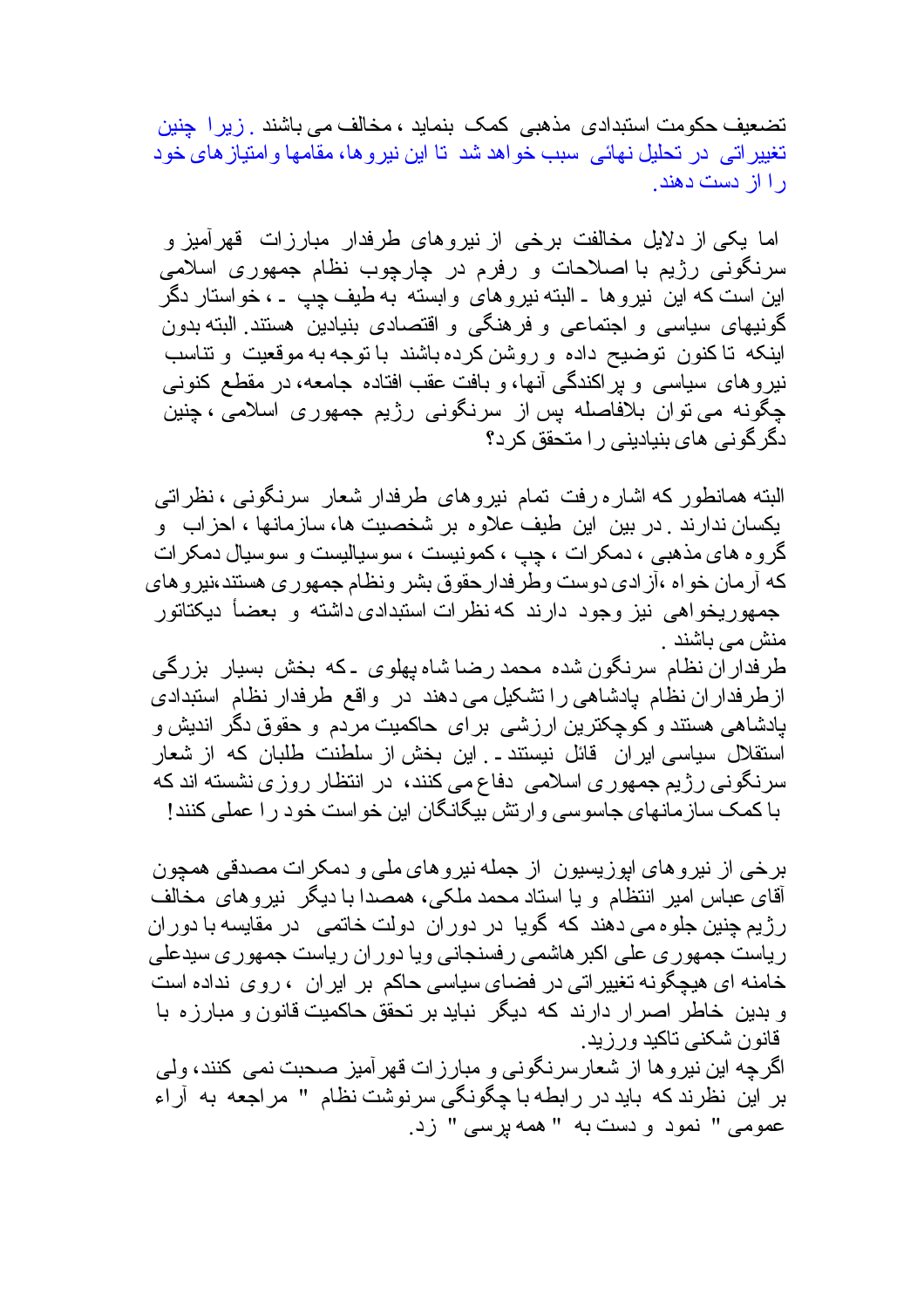آقای عباس امیر انتظام اگر چه کوچکترین توضیحی نداده است که بچه نحوی می توان ، این همه برسی را متحقق کرد . ولی براین نظر است که " همه برسی" مے تو اند بر بابه خو است : " ادامه حکومت مذهبی یا استقرار حکومت مردم سالار "، آنهم تحت نظارت سازمان ملل متحد ، به اجراء در آید ایشان در حقیقت همچون بخشی از نیروهای سیاسی ایرانی برون مرزی خواستار براندازی نظام أنهم بصورت مسالمت أميز هستند .

ولی روشن نیست که چر ۱ نباید باین مسئله نوجه کرد، بفرض اینکه " رفر اندوم و همه برسی " در مقطع کنونی بصورت مسالمت آمیز هم در دستور کار قرار گیرد ـ که بعید بنطر می رسد ـ ، آیا نباید قبل از همه پرسی و رفراندوم در مرحله اول یک کارزار بزرگ تبلیغاتی و روشنگری در سطح جامعه ، آنهم بخاطر شفاف کردن تمام جوانب حقوق و وظایف شهروندان و حاکمین در نتیجه تمام عناصر و ارزشهای تشکیل دهنده هویت نیروهای دمکرات و نظام دمکراسی و مردم سالاری و ضد ارزش های نظرات و عقاید نیروهای غیر دمکر ات و ار تجاعی و مستبد ، به یک همه بر سی و ر فر اندوم دست ز د ِ در جامعه ایکه متأسفانه بعضبی از نیروها دمکرات بودن را فقط مخالفت با ر ژبم جمھور ی اسلامی می دانند و حتی بر خی از آنھا نشکیلات سیاسی خود را بعنوان آلترناتیو و نیروی جانشین رژیم قلمداد می کنند ، این سئوال مطرح است که آبا می توان انتظار داشت که ً مبارزه علیه رژیم جمهوری اسلامی و در نهایت سرنگونی این نظام ، دورانی بهتر از دوران سرنگونی رژیم وابسته به امیریالیسم شاه و کسب قدرت از سوی بخشی از روحانیت بر هبر ی آیت الله العظمى خميني را بهمراه داشته باشد ؟

مگر آقای خمینی که مقام اجتهاد نیز داشت و آیت الله العظمی هم بود ، قبل از انقلاب بيان نداشت كه " حق شرعي و حق قانوني و حق بشرى ما اين است كه سرنوشتمان دست خودمان باشد ". ولي چون معنى و روابط و ضوابط سياسي مورد استفاده آقای خمینی و نیر و های سیاسی طر فدار ایشان بر ای اکثریت مردم ر و شن نبو د( البته آیت الله خمینی و مستشار ان سیاسی اش همچو ن آقایان دکتر ابراهيم يزدى ، دكتر ابوالحسن بنى صدر ، مرحوم صادق قطب زاده ، دكتر حبيبي … در آن مقطع تاريخي بخوبي بمعنى اين و اژ ه هاي سياسي آشنائي داشتند و می دانستند اگر چنین و اژ ه هائی ر ا بکار ِ نبر ند آیت الله خمینی با وجو د اینکه آیت الله العظمى بود ـ، بهيچوجه بعنوان ر هبرسياسي وألترناتيو در مقابل رژيم استبدادي وابسته به امپریالیسم شاه مورد بِشتیبانی نیروهای سیاسی که خود را مخالف استبداد و دیکتاتوری و طرفدار آز ادی و دمکر اسی می دانستند قرار نمی گرفت ) ، دیدیم که بعد از انقلاب هیئت حاکمه بر هبر ی آیت الله العظمی خمینی به سادگی به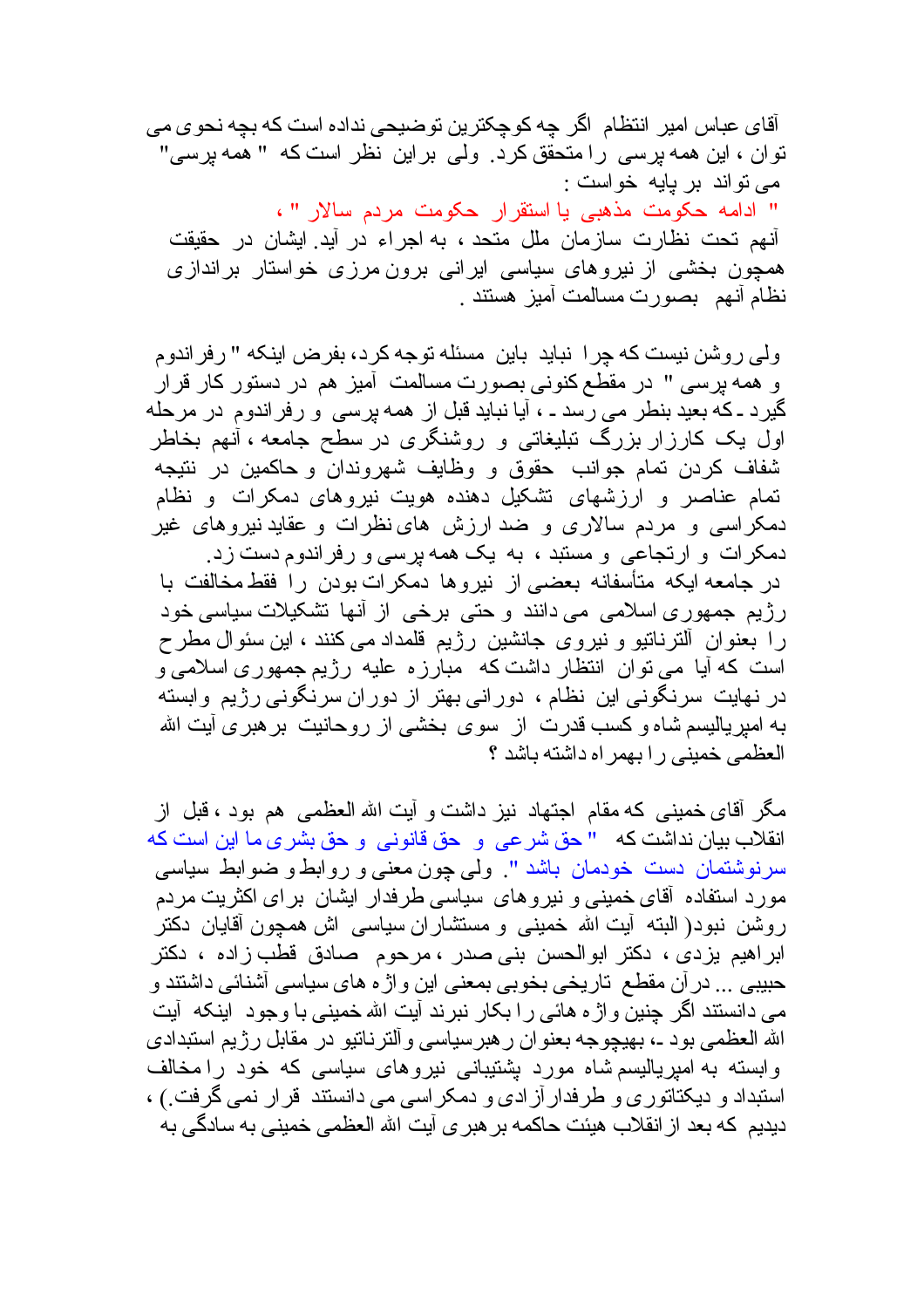بیمانی که قبل از تصاحب قدرت با مردم بسته بودند، بشت کرد و بمدت ۲۴ سال چه نامردمی هائی بر مردم ایران روا شد ؟ " روحانيتي " كه بنا بود " ناظر " بر چگونگي تحقق خواست " تعيين سرنوشت مر دم به دست خو دشان باشد " و در این مورد نقش " ار شادی " داشته باشد، بخاطر وجود نداشتن آلتز ناتيو دمكر اتيک در جامعه، "فاجعه " اي بز رگ آفريد!

حال این سئوال مطرح است ، آیا آن بخش از عناصر و نیروها که در بقدرت رساندن ۖ أقاى خمينـي وتُشكيل نظام جمهور ى اسلامـي نقش ۖ داشته اند ودر ۖ أن مقطـع تاریخی کمتر بر جوانب مسائل نظری و آلترناتیو دمکر اتیک توجه کردند ، مجدداً به ایجاد آلترناتیو دمکر اتیک همچون گذشته فکرنکنند و درحقیقت همان اشتباهات را البته تحت نامی دیگر تکرار کنند ، خیانتی بزرگ مرتکب نمی شوند؟ آبا از عملکر د غلط و اشتباهات گذشته نبابد در س گر فت ؟

من وهمفكرانم درهمان سالهاى اول انقلاب طرفدار شعار سرنگونى رژيم جمهوری اسلامی بودیم ، زیرا بر این نظر بودیم که تمام جناح های هیئت حاکمه بخاطر سیاست و عملکر دهای غیر دمکر اتیک و سرکوبگر انه خود ، مشر و عیت قانونی خود را بکلی از دست داده اند.

در آن مقطع ناریخی هیئت حاکمه جمهوری اسلامی بر هبری آیت الله العظمی خمینی گام به گام دست آور دهای انقلاب ۱۳۵۷ ر ا پایمال کر د و هر نوع صدای معترضی را با نوسل به قهر و خشونت خاموش نمود. شعله ور شدن جنگ عراق و ابر ان كه آقاي خميني آن را رحمت الهي ناميد ، در خدمت توجيح عملكر د های سرکوبگر رژیم جمهوری اسلامی قرار گرفت <sub>.</sub>

ولی با گذشت زمان بر این واقعیت تلخ پی بردیم که اکثر نیروهای مخالف رژیم سرگوبگر جمهوری اسلامی ، با توجه به تمام نامردمی هائی که از سوی رژیم بر مردم ایران روا می رفت، و با توجه به تمام اعتراضات و مخالفت هائی که به عملکردهای سرکوبگر هیئت حاکمه می شد و مقاومتی که آن نیروها و برخی از مردم در مقابله با استبداد مذهبی از خود نشان می دادند، برداشتی یکسان از ارزش های تشکیل دهنده نظام دمکراسی و محترم شمردن حرمت انسانی و دفاع از حقوق فرد و اصل فردیت و حقوق دگر اندیش نرسیده اند. روشن است که چنین نیر و هائی در ائتلاف و اتحاد با یکدیگکر نمی تو انند یک آلتر ناتیو دمکر اتیک در مقابل حکوّمت سرکوبگر جمهوری اسلامی تشکیل دهند.

بر ای ما روشن بود که با طرح شعار سرنگونی و بحرکت در آوردن مردم همچون مقطع تاریخی انقلاب ببهمن ۱۳۵۷ ، امکان سرنگونی رژیم جمهوری اسلامی وجود داشت ولی بر این مسئله نیز می باید نوجه نمود که سرنگونی رژیم بدون وجود آلترناتیو دمکر اتیک نمی تواند بطور آتوماتیک ، دولتی آز ادیخواه و دمکر اتیک را درپی داشته باشد. پس تحقق حاکمیت مردم و بر قراری دمکر اسی احتیاج به روشنگری و آلترناتیو دمکر اتیک دارد در این رابطه است که ما در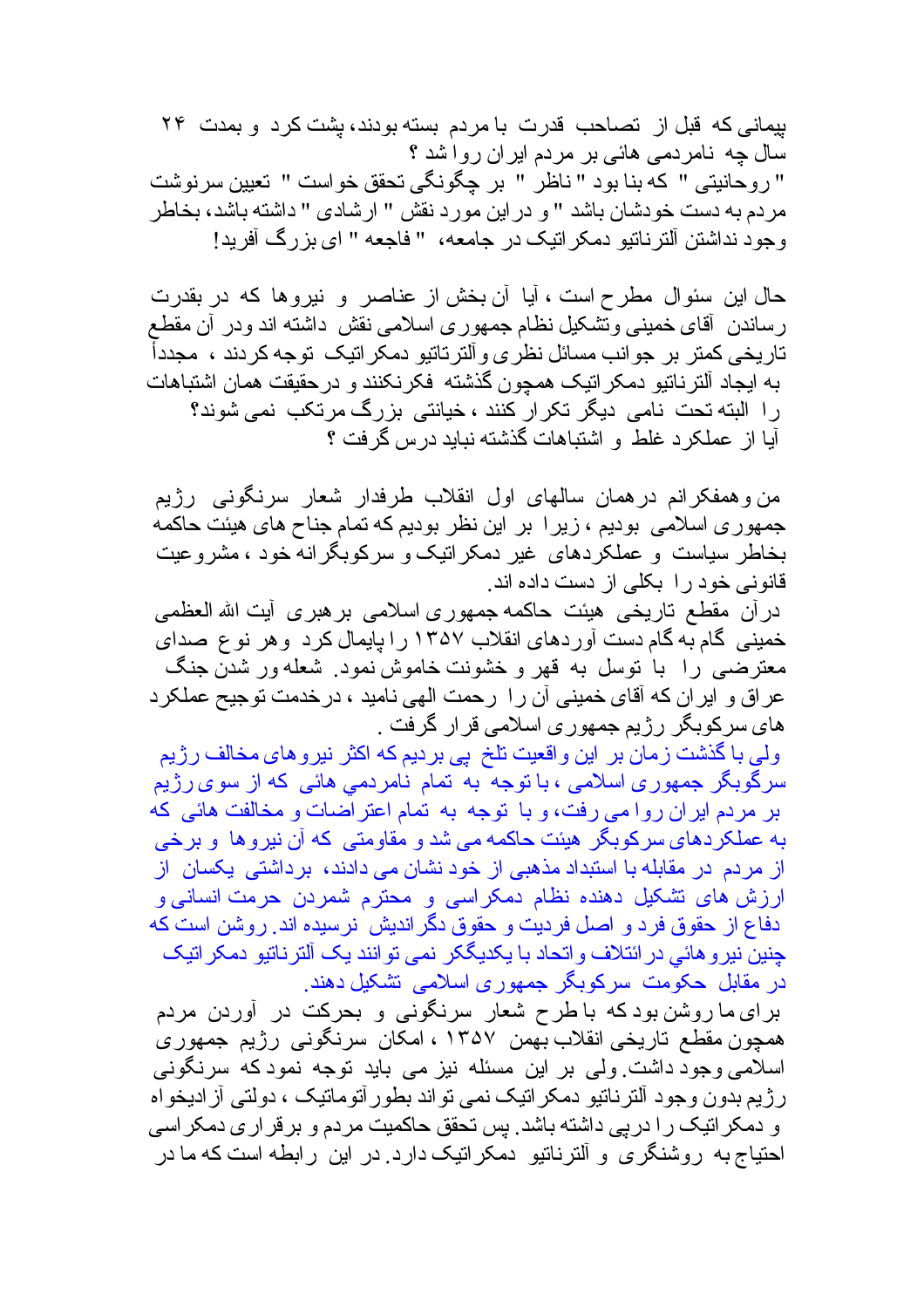حدود ۱۵ سال قبل ، از طرح شعار سرنگونی و مبارزه در این جهت فاصله گرفتیم و به طرفداری از برقرای حاکمیت قانون و اصلاحات گام به گام پرداختیم ِ با توجه به این روند اجتماعی است که معتقدیم با رفراندوم و همه برسی در رابطه باطرح قوانین بیشنهادشده از سوی دولت خاتمی ـ با تمام کمبودها و نقائصبی که آن طرح ها با خود بهمراه داشت و حتی در هنگام شور و بحث در مجلس آن كمبودها و نقائص برطرف نشدند نبايد مخالفت كرد.

ما بر این نظریم که آن بخش از نیروهائی که از تغییر بنیادی و در حقیقت بر اندازی رژیم از طریق انقلاب و توسل به قهر صحبت *می*کنند در بیان نظرات و عقایدشان ( اگر چه این شیوه مبارز ه مورد تائید ما نیست ) صادق تر از نیروهائی هستند که مسائل را با اما و اگر مطرح می کنند و از بیان صریح شعار سرنگونی و بر اندازی رژیم طفره می روند ً ٍ در حالیکه همین نیروها بخوبی می دانند که تحقق خواست آنها مساوی و برابر با سرنگونی رژیم می باشد و در ًمقطـع کنو نـی این خو است از ً طر یق مبار ز ات مسالمت آمیز ممکن نیست!

باید خیلی خوش باور بود که خیال کرد رژیمی که به سادگی حاضر نمی شود به اجر ای قانون اساسی که مشروعیت خود را از آن می گیرد تن دهد، از طریق " همه بر سي " ، آنهم بصورت مسالمت آميز حاضر به تغيير " نظام " خواهد شدا

شخصيت هاي ملي و دمكر ات و آز اديخو اهي همچون آقايان عباس امير انتظام و یا استاد دکتر محمد ملکی... تا کنون در تمام فعالیت ها و مبارز ات خود صریحاً بیان کرده اند که با توسل به قهر و خشونت در مبارزه و فعالیت های سیاسی مخالفند

استاد دکتر محمد ملکی در بیام نورزی خود (نوروز سال ۱۳۸۲) خطاب به دانشجویان به یکسری از ارزش های هویت سیاسی خود بعنوان یک مبارز دمکر ات ، ملَّى و آز ادیخو اه اشار ه کر ده است ، ار ز شهائـی که مورد تائید ما سوسیالیستهای ایر اِن که خود را از ادامه دهندگان " راه مصدق " می دانیم ، هست استاد دکتر محمد ملکی از جمله بر امر جدائی دین از دولت و حکومت ، تاکید

کر ده است و بيان نمو ده است که :

" دین ر ا یک امر مؤثر در مسائل اجتماعی می دانم اما معتقد به جدائی دین از دولت و حکومت هستم . ولايت فقيه و حق ويژه هر فرد و صنف و طبقه را بر مردم نفي مي كنم .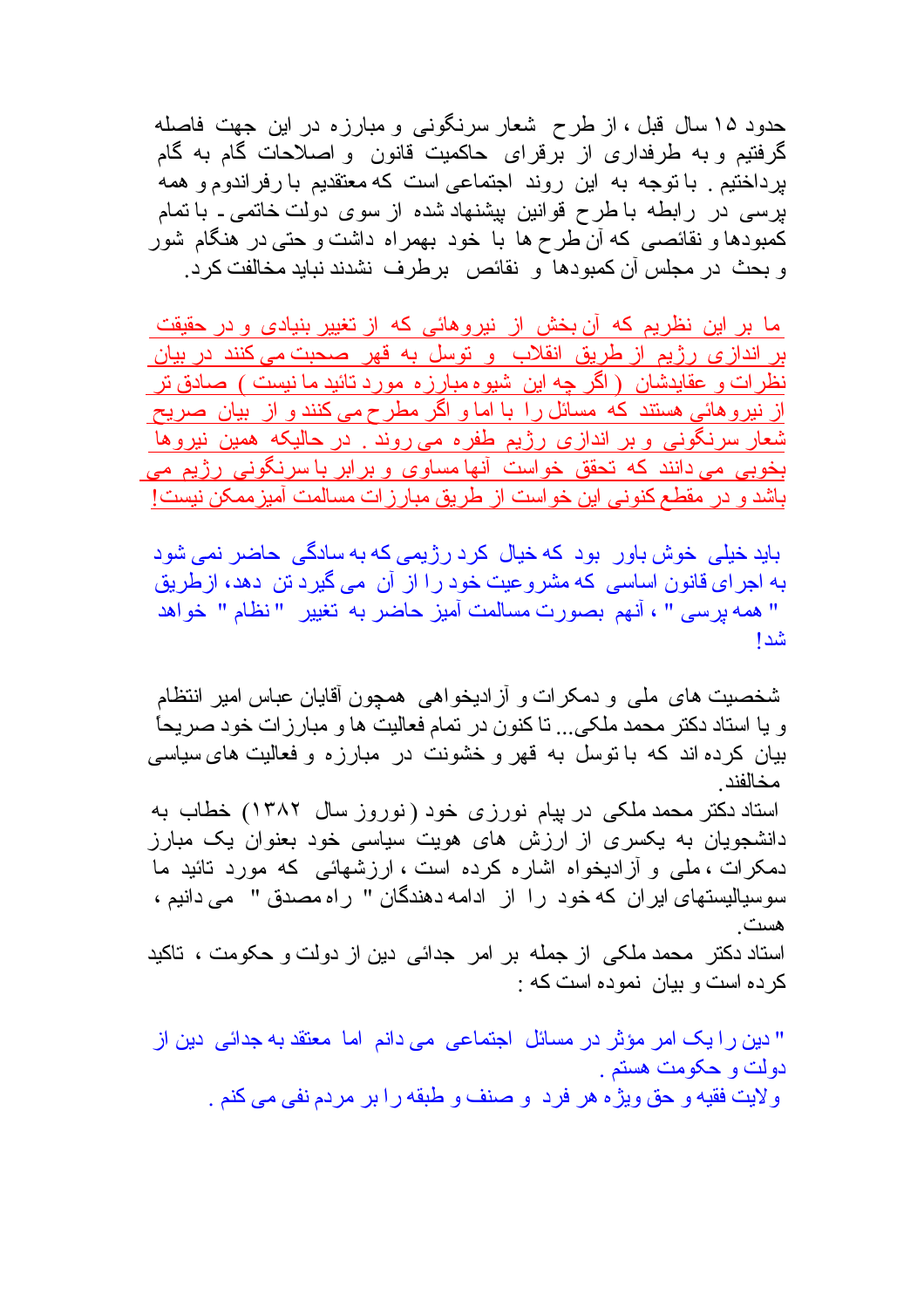به حقو ق انسانها که در بند بند اعلامیه جهانی حقوق بشر آمده ار ج می گذار م . تنها راه نجات از وضع بحرانی و نا بسامان کنونی را مراجعه به آراء عمومی و تعيين تكليف نظام و لائبي مي دانم . تعریف من از دمکراسی سبردن کارها به دست مردم همراه با آگاهسازی آنهاست "

بسیاری از مسائل مطرح شده از سوی استاد دکتر محمد ملکی که در بالا نقل شد ، مورد نائید ما نیزمی باشند <sub>.</sub> ما سوسیالیستهای ایر ان طی طر ح ۸ ماده ای در رابطه با نشکیل " جبهه " به یکسری از ارزشها ئی اشاره کرده ایم که با نظر ات مطر ح شده از سوی دکتر ملکی همسوئی دارند، در این ر ابطه هیچگونه اختلاف نظری با ایشان نداریم ولی <u>در رابطه با "آگاه سازی" و مسئله </u> " مراجعه به آراء عمومی " همانطور که قبلاً نیز اشاره رفت این سئوال مطرح هست كه در مرحله اول بايد "مراجعه به آراء عمومى " (رفراندوم) نمود و بعداً دست به " آگاه سازی" (روشنگری) زد و یا در مرحله اولْ باید به روشنگری و شفاف کردن مواضع و مُحتوی خواست ها پرداخت و در این رابطه یک " جبش نظری " بوجود آورد و بعد از آن ، "مراجعه به آراء عمومی" رادر دستور کار قرار داد؟ ( در رابطه با طرح ۸ ماده ای می توان به سایت سازمان سوسیالیستها ایران بخش اهداف ، مراجعه کرد)

در ً جامعه ای که ساختار سیاسی ، اجتماعی و فر هنگی اش عقب افتاده است ( اگر نخواسته باشیم از ساخنار عقب افتاده اقتصادی نیزصحبت کنیم )ضدارزشهای دمکر انیک زبادی در بافت جامعه ای وجود دارد .

نه نتها نباید بر واقعیات ِ سرپوش گذاشت، بلکه نباید به طرح شعار هائی که تحقق آنها بسادگی ممکن نیست و بی جهت انتظار ات مردم ر ا بالا می برد، دست زد ـ برای مردم باید توضیح داد که روند دمکراتیزه کردن جامعه ، راهی سخت و طولانی می باشد که قبل از هرچیز احتیاج بخود سازی دارد و أشنا شدن مردم جامعه با ارزش ها و عنصر هائبي كه در ايجاد جامعه ي دمكر انيك و مر دم سالار نقش محور ی و اصلی دارند، ضروری و حیاتی می باشد. همه ما باید از ارزشهای غیر دمکرانیک هویت سیاسی خود فاصله بگیریم بر ای ما باید روشن باشد که با همکاری نیروهای غیر دمکرات۔ همجون مقطع تاریخی انقلاب ۱۳۵۷ ـ نمی توان مردم سالاری و دمکر اسی بر ایران حاکم کرد ِ با نوجه بر این واقعیات و نوضیح و روشنگری در این رابطه می نوان کمک کرد تا مردم با مشکلات ً روند مبارزه آشنا شوند وبجای خسته شدن و کنار کشیدن از فعالیت های سیاسی و اجتماعی ، با پا فشاری بر خواست ها و اهداف خود ، به بیروزشدن ً مبارزه کمک کنند.

بر ای مقابله با وضع نا هنجار کنونی دو راه بیشترنمی تواند وجود داشته باشد: